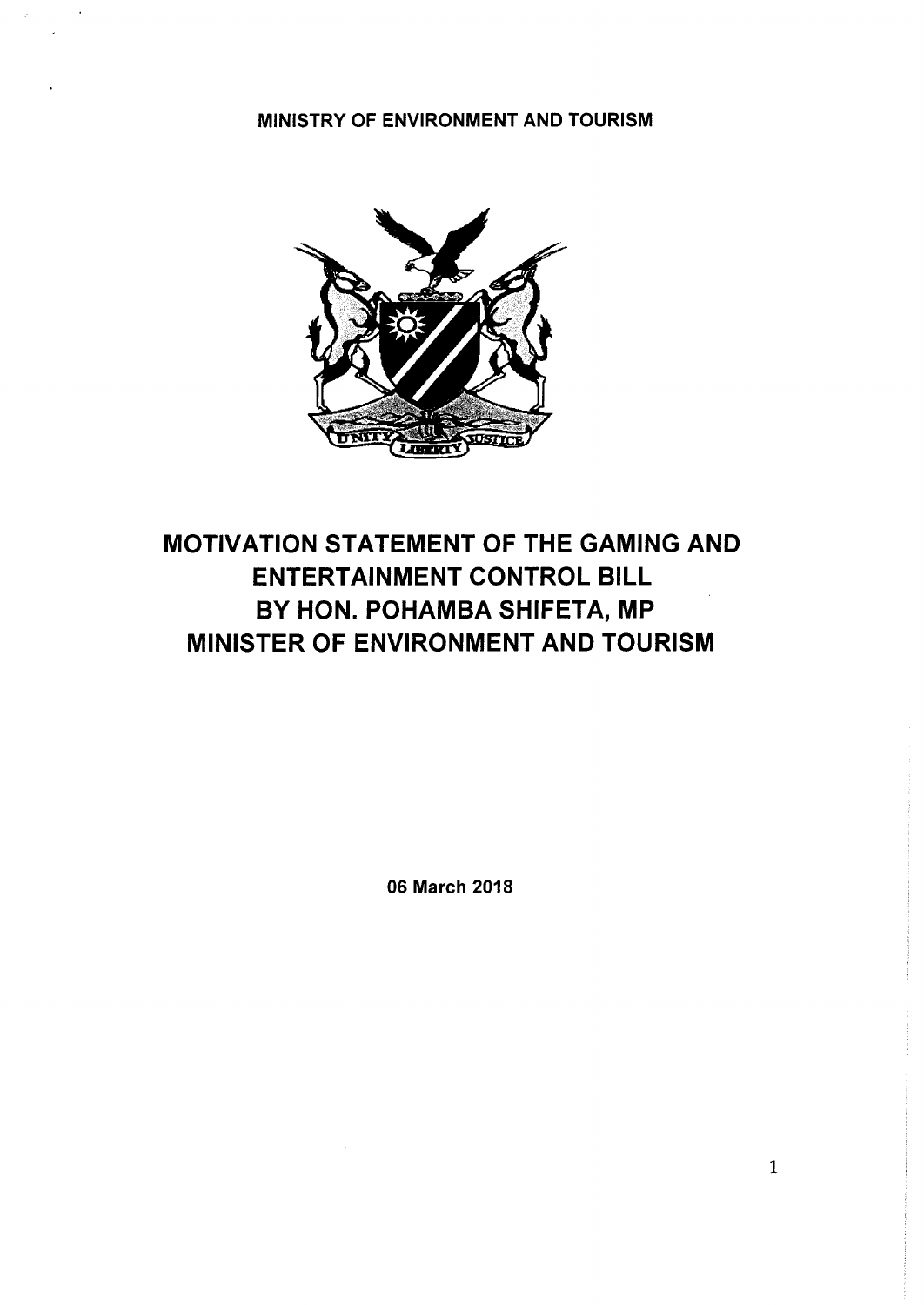## **MOTIVATION STATEMENT OF THE GAMING AND ENTERTAINMENT CONTROL BILL BY HON. POHAMBA SHIFETA, MINISTER OF ENVIRONMENT AND TOURISM**

## **Comrade Speaker Honourable Members,**

I rise to motivate the Gaming and Entertainment Control Bill which repeals the Licensing of Totalizators Ordinance of 1938 and the Casino and Gambling House Act, 1994 (Act No 32 of 1994).

The new piece of legislation is necessitated by major shortcomings identified in the current Act as per the Damaseb Presidential Commission of Inquiry of July 1997 as well as changes brought about by the globalization of modern economies and the advent of new technology which affects the gaming industry.

The findings of the commission were as follows:

- There are too many gambling machines in the country
- Majority of gamblers are local people from the lower income sectors of our society
- Many of the tourist are interested primarily in our natural and cultural attractions and not in gambling
- Occasional gambling is not considered as necessarily problematic
- It is subject to many complex factors or personality and social environment
- Any gambling has the potential to become driven, disordered, addictive, pathological and also a problem to public health
- Monitoring and enforcement is not adequate

They recommended an immediate moratorium on the issuing of new gambling house licenses in addition to the following:

- Revenue generation
- Protection of the gambler
- Protection of society
- Strict requirements for qualification for gambling licenses
- High Standard and quality of gambling technology
- Transparency and integrity in the industry and effective enforcement
- Assuring a long-term sustainability of the industry
- Enforceability of gambling debts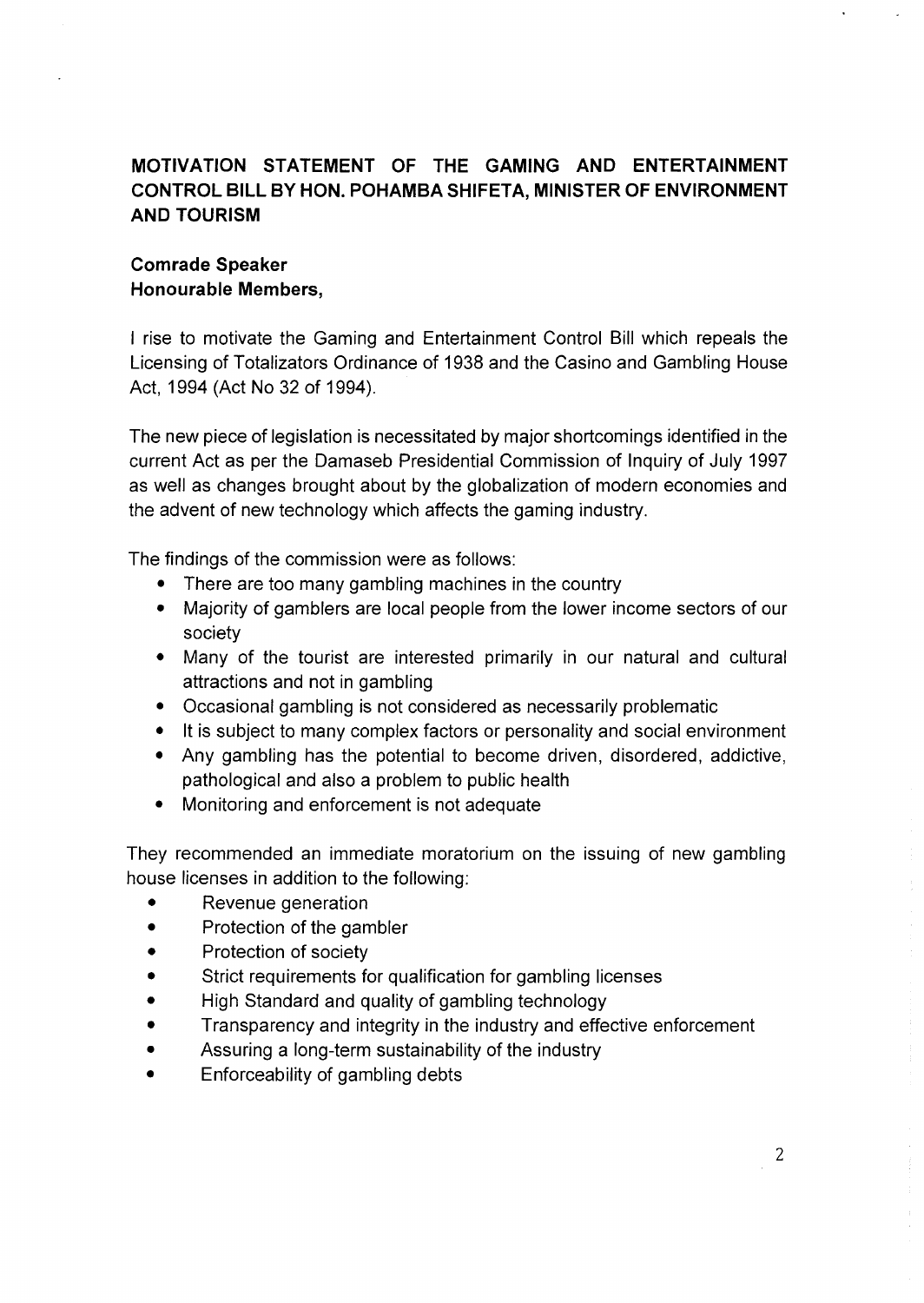• The above must be addressed in a law that is strict, comprehensive and has binding rules and regulations aimed at strengthening implementation

The main objectives of the Gaming and Entertainment Control Bill is therefore "to regulate the gambling and gambling activities in Namibia; to set out the principles for gambling and gambling activities; to protect the gambler and society, ensure revenue generation and collection; establish the Gambling Board; to establish the Gambling Trust Fund; and to provide for incidental matters".

The Honourable House may recall that due to mushrooming of gambling houses among other challenges, Casinos and Gambling Houses Amendment Act, 1996 (Act 28 of 1996) came into effect. The amendment was made to impose a Moratorium on the granting of gambling house licenses which entails temporary suspension of granting of new gambling house licenses as was recommended by the Damaseb Commission.

The situation did not improve and due to other major shortcomings of the Act, the Ministry of Environment and Tourism started the process of reforming the entire law, hence the submission of the Gaming and Entertainment Control Bill which I am tabling before this August House today as approved by both the Office of the Attorney General and Cabinet.

#### **Comrade Speaker**

#### **Honourable Members,**

There are 260 license holders (6 casinos & 254 *gambling houses)* and a total of 2 845 registered gambling machines (1 145 casinos &1 *700 gambling houses)* from which the gambling industry contributes to the State Revenue Fund about N\$22 Million annually in our country. However, the unlicensed and illegal gambling operations are estimated to be about 2 600 gambling houses only with an average of approximately 20 000 gambling machines countrywide.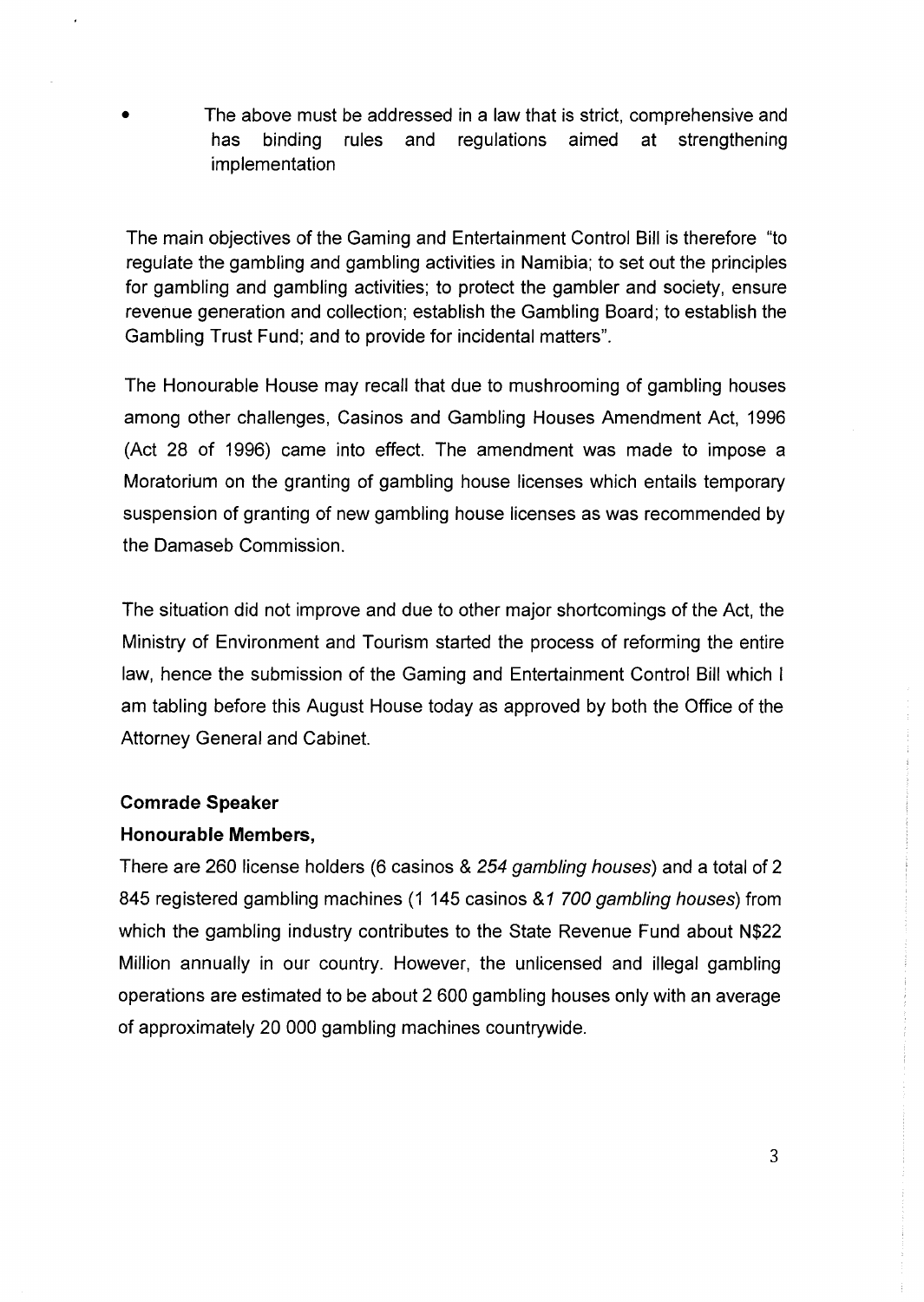We must note that this Act also regulates casinos. We have so far 6 casino licenses that have been granted. It must also be pointed out that the Damaseb Commission of Inquiry did not find any challenges with the way how the Casino sector is being regulated.

The main objectives of the Gaming and Entertainment Control Bill is "to regulate the gambling and gambling activities in Namibia; to set out the principles for gambling and gambling activities; establish the Gambling Board; to establish the Gambling Trust Fund; and to provide for incidental matters".

This piece of legislation will not only ensure strict regulation of the gambling activities but it has new provisions to protect members of the public who participate in these activities, the society and the national economy at large.

We are also trying to ensure that the issuing of licenses in respect of gambling and gambling activities is transparent, fair and equitable.

The Bill provides for the establishment of the Board as and administrative body or agency of the government in line with the current law on gambling. The functions of the Board are set in detail and these include issuing of the various licenses, overall supervision of the gambling industry, advising and recommending to the Minister, keeping of various registers and databases and monitoring and ensuring compliance by licensees with other relevant laws. The Board is empowered to carry out certain activities, including promoting cooperation with national, regional and international bodies performing similar functions.

The Board consists of 8 persons equally divide between civil servants and other persons. Certain persons such as political office-bearers are disqualified from membership of the Board and this extend the Bill departs from the current law. There are provisions on tenure of office, filling of vacancies, conflict of interest,

4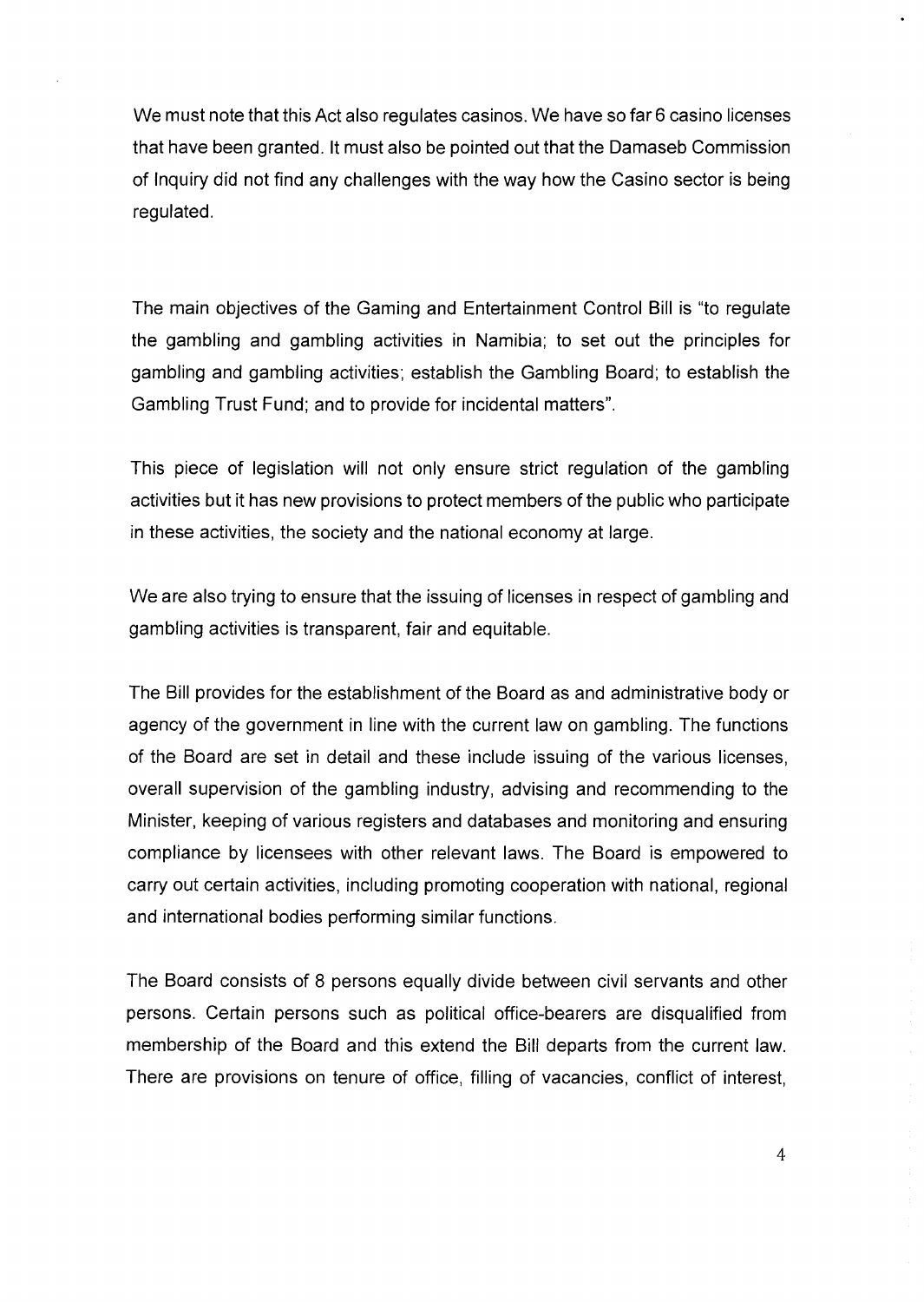meetings of the Board, remuneration of Board members, appointment of inspectors and confidentiality which provisions largely reflect those in the current law on gambling though in modified form.

There are also new provisions on establishment of a gaming division within the Ministry of Environment and Tourism consisting of the Secretary, inspectors and other staff who constitute the Secretariat, establishment of committees of the Board, funding of the Board and provisions on accountability, audit and reporting of the funds of the Board in line with current trends in corporate governance.

The Bill gives power to the Board to establish and maintain, a register of every gambling machine manufactured within or imported into Namibia, to establish and maintain a central electronic monitoring system capable of  $-$  detecting and monitoring significant events associated with a gambling machine or any device associated with the gambling machine that is made available for play in Namibia; and analyzing and reporting the data in accordance with the prescribed requirements.

The Bill further empowers the Minister to prescribe standards for the operation of the central electronic monitoring system, the collection and analysis of data through the system, the fitment of an electronic monitoring system to gambling machines and other matters related to the functioning of the central electronic monitoring system.

The Board must electronically link all the gambling machines to the central electronic monitoring system and the license holder must pay to the Board or to the person contracted under subsection (2) the installation and related costs in relation to the gambling machine.

Comrade Speaker Honourable members,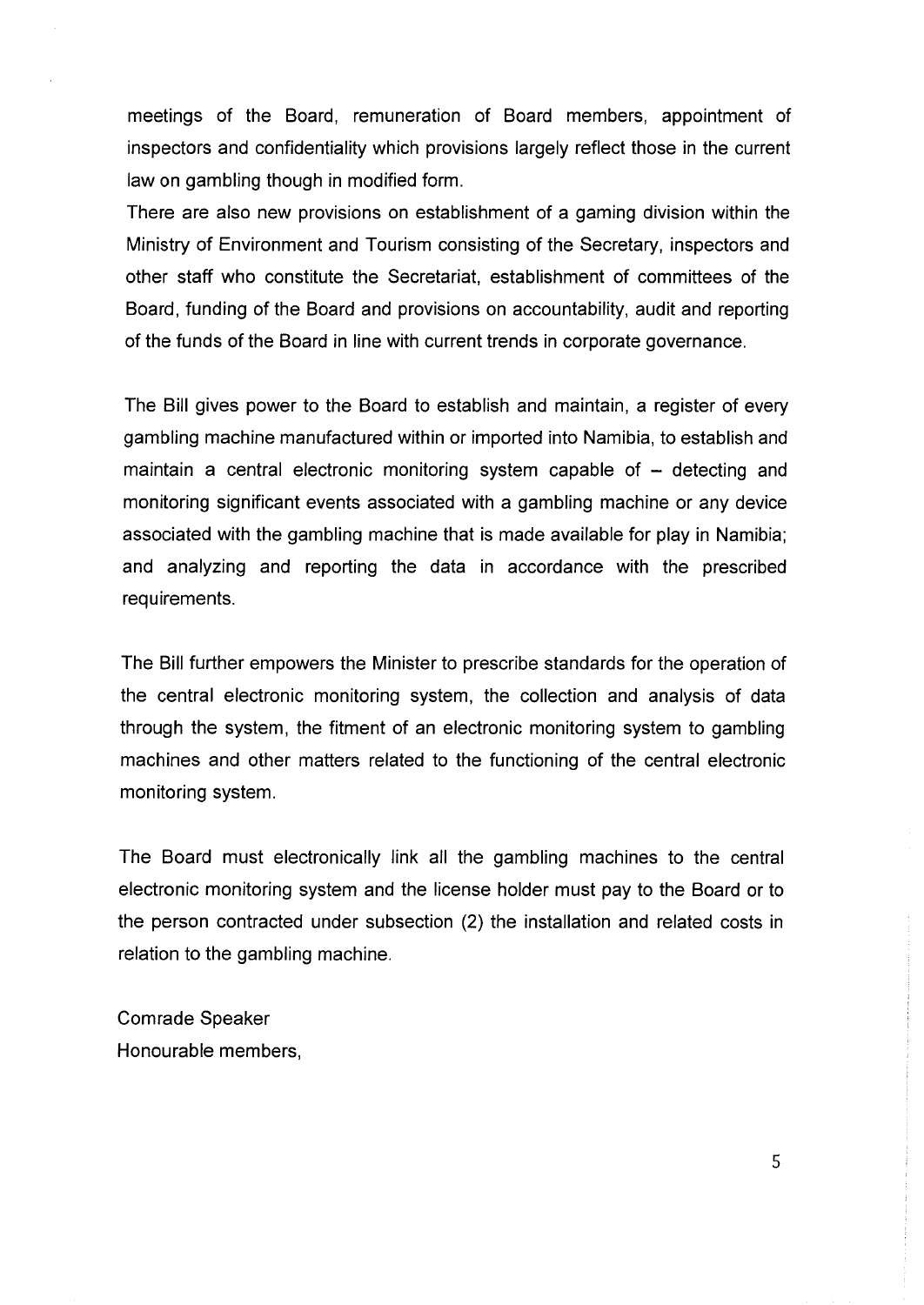It is important to state that subject to this Act, a person who at the commencement of this Act has in his or her possession a gambling machine which is required to be registered or to be linked to the central electronic monitoring system in terms of this Part must, in the prescribed manner, register the gambling machine and link the gambling machine to the central electronic system within a period of six months after the commencement date of this Act or within such further period not exceeding 12 months as may be determined by the Board. Hefty fines or imprisonment are proposed for those who fails to do so.

It is also important to highlight that the Board will only issue a gambling house license to the person, who on an application conducts an accommodation establishment, or retail liquor business. The transfer of gambling house licenses from one area to another will no longer be possible and thus the practice of individuals who buy the gambling machines from others and place them in various shebeens that do not belong to them will no longer be possible.

The Bill further makes provision for the maximum number of licenses per region. The Minister may, after considering the criteria set out in this section, prescribe the maximum number of licenses, other than key employee licenses, that may be granted by the Board in Namibia or in any region or part of Namibia. This will however be done in consultation with the Competition Commission established by the Competition Act in order to enhance the promotion and safeguarding of competition in the gambling industry.

This will also be done considering the impact of incidence and social consequences of compulsive and addictive gambling or gambling activity, the promotion of economic empowerment of previously economically and socially disadvantaged persons in Namibia, the promotion of new entrants to the gambling industry, job creation within the gambling industry, diversity of ownership within the gambling industry, efficiency of operation of the gambling industry or competition within the gambling industry.

6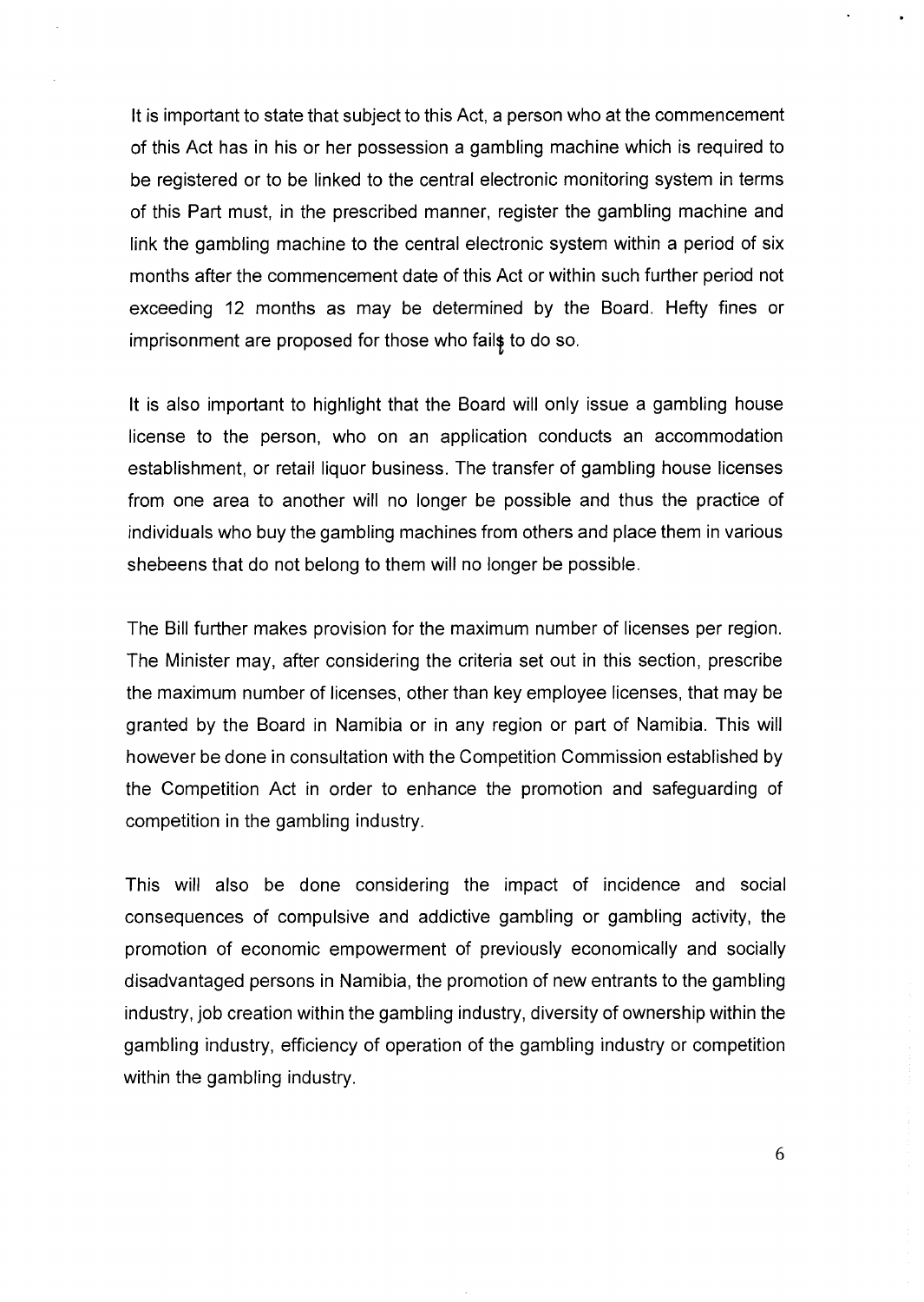If the Minister under subsection (1) prescribes the maximum number of licenses in Namibia as a whole or within a region or part of Namibia which is lower than the number of licenses existing in Namibia or that region or part of Namibia, at the commencement of this Act, the existing license holders may continue to operate under their licenses, but additional licenses may not be issued in Namibia or the particular region or part of Namibia unless the number of licenses are below the prescribed maximum number of licenses.

### **Comrade Speaker**

#### **Honourable members,**

Due consideration is also made to the Economic Advancement Pillar of the Harambee Prosperity Plan (HPP), where the Ministry has to play a critical role of broadening the tax base and collection of revenue from the gambling activities. To elevate the importance of regulating the gambling industry therefore the following is recommend:

- a) To prioritize the enactment of the Gaming and Entertainment Control Bill as it has serious impact on social welfare
- b) The sector has potential when effectively regulated to generate substantial revenue for the State
- c) The Ministry to engage in nationwide public consultations on the draft regulations once finalized after the enactment of the Bill.

In conclusion, Chapter seven (7) of the Bill provides for offences for matters which are not specifically criminalized and punishable in specific provisions of the Bill. It covers offenses relating to unlawful conduct of games, playing games contrary to the rules of the game, fraudulent acts in relation to gambling games, possession of unlawful devices on licensed premises, employment of unlicensed employees, failure to pay winnings, giving of false information and offences relating to